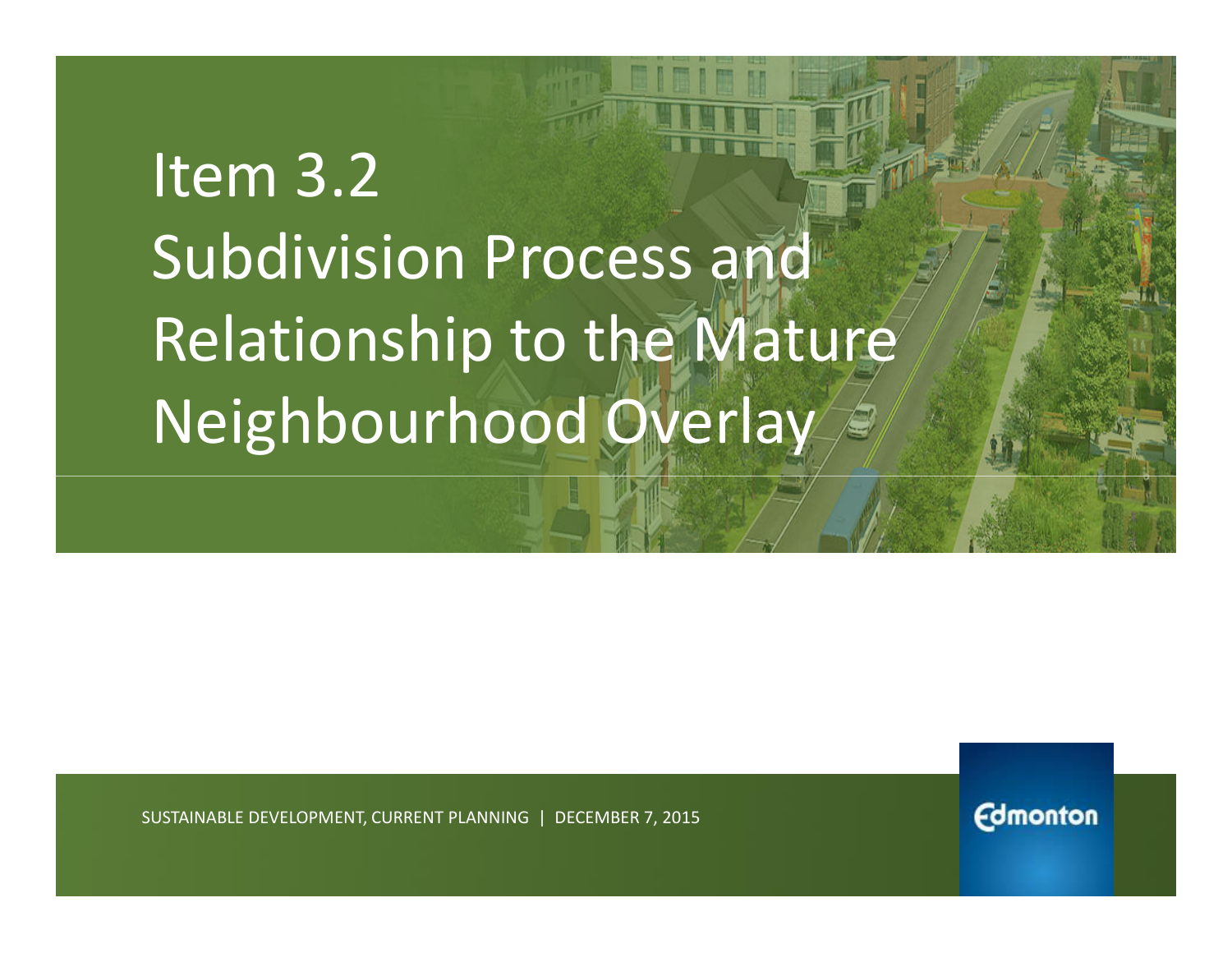### Background

#### **April 13, 2015, Zoning Bylaw Amendments**

- Infill Roadmap Action 15
- Allowed the creation of 7.6 m wide lots in the RF1 Zone, with added limits to the creation of three or more lots
- Supports small-scale infill development



**Edmonton**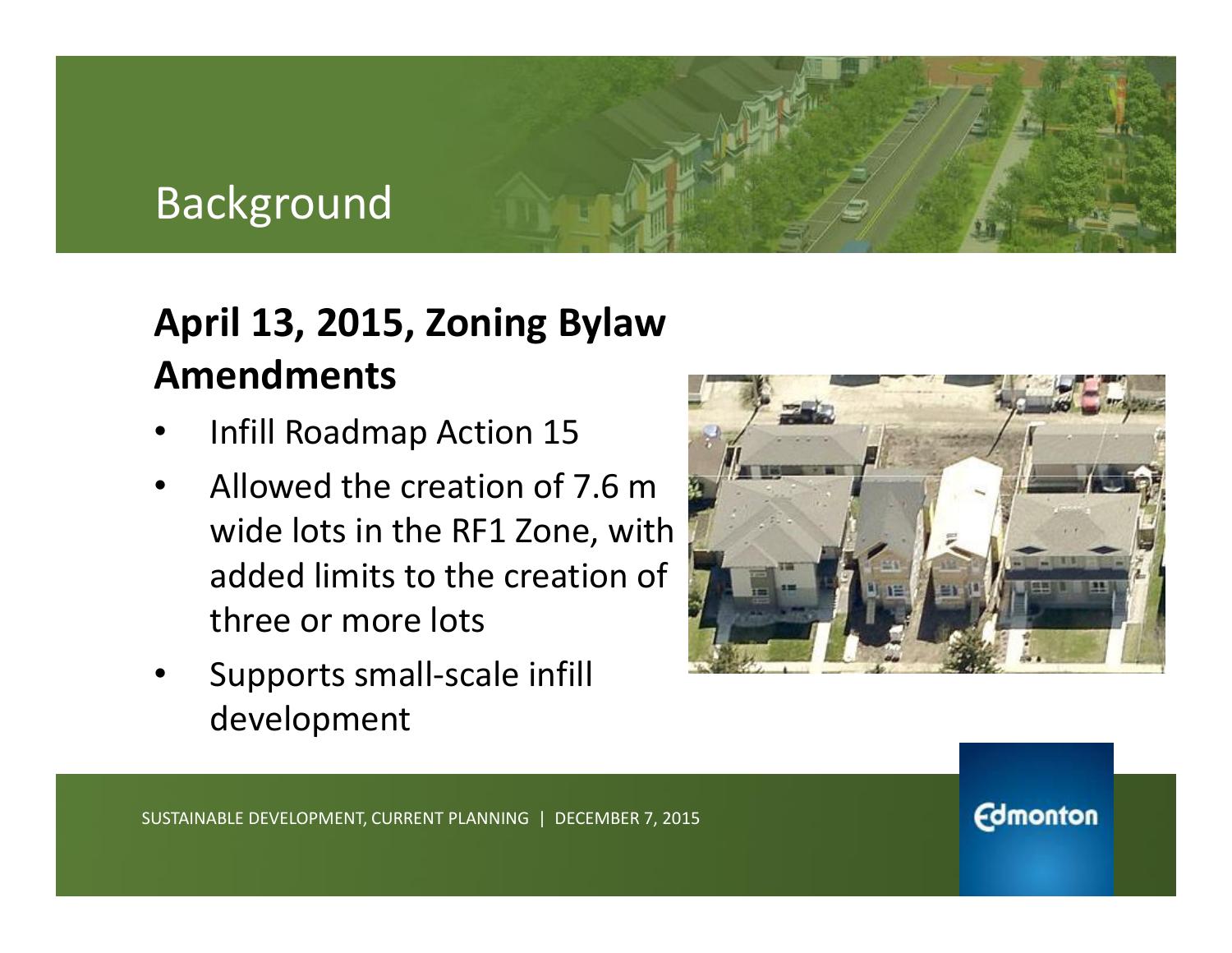#### Subdivision Process



- Mature Neighbourhood Overlay applies at the development permit stage
- Lot widths of other parcels were an Administrative consideration prior to the April amendments
- City-wide application of subdivision of RF1 lots
- Assessment of character now applies only when subdividing one lot into three or more lots

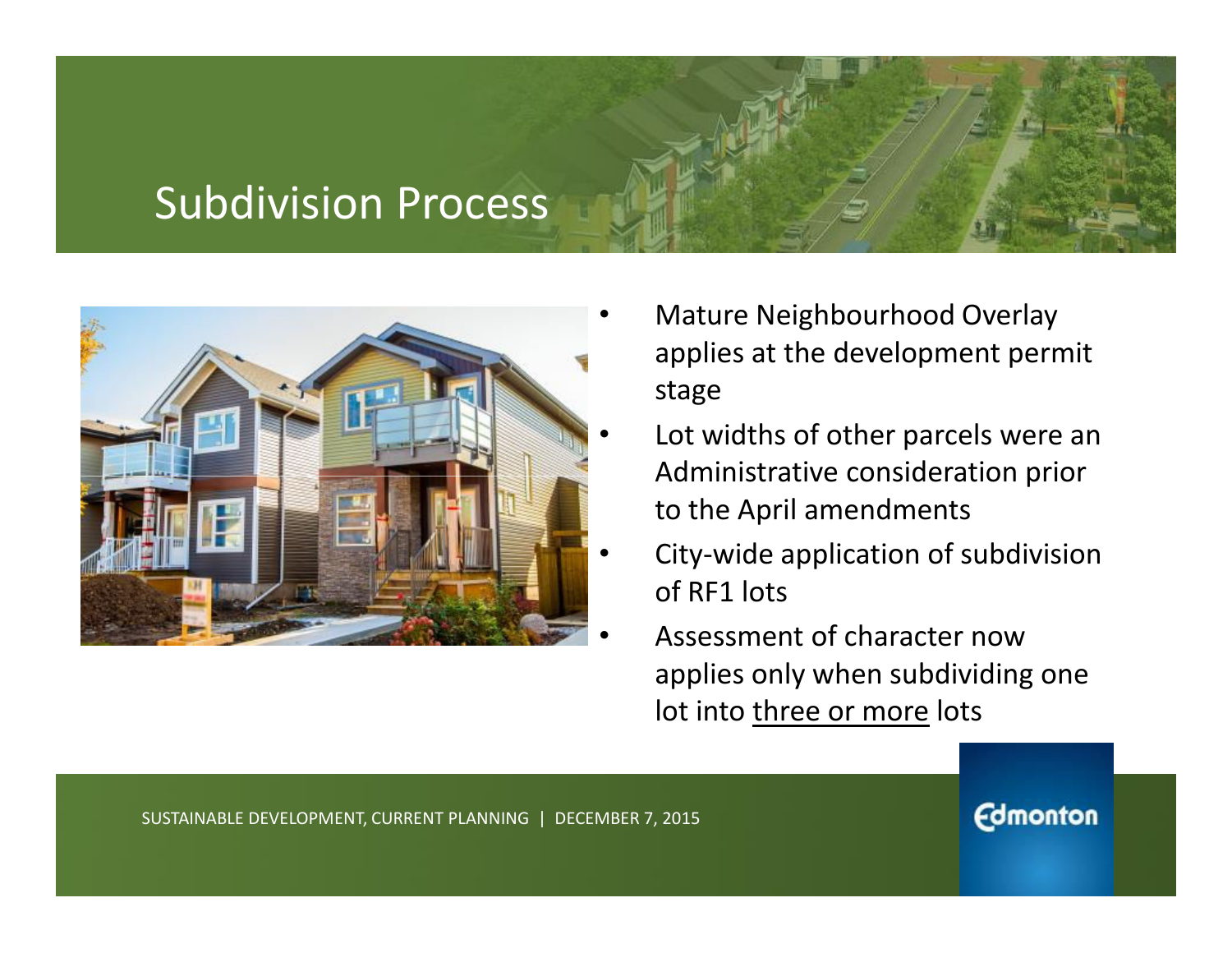## Subdivision Notification

- Notification is provided to adjacent property owners
- Provides an opportunity for input on technical concerns
- Adjacent property owners do not have the right to appeal under the Municipal Government Act
- Notification letters to be further updated to clarify its roles at the subdivision stage

**Edmonton**